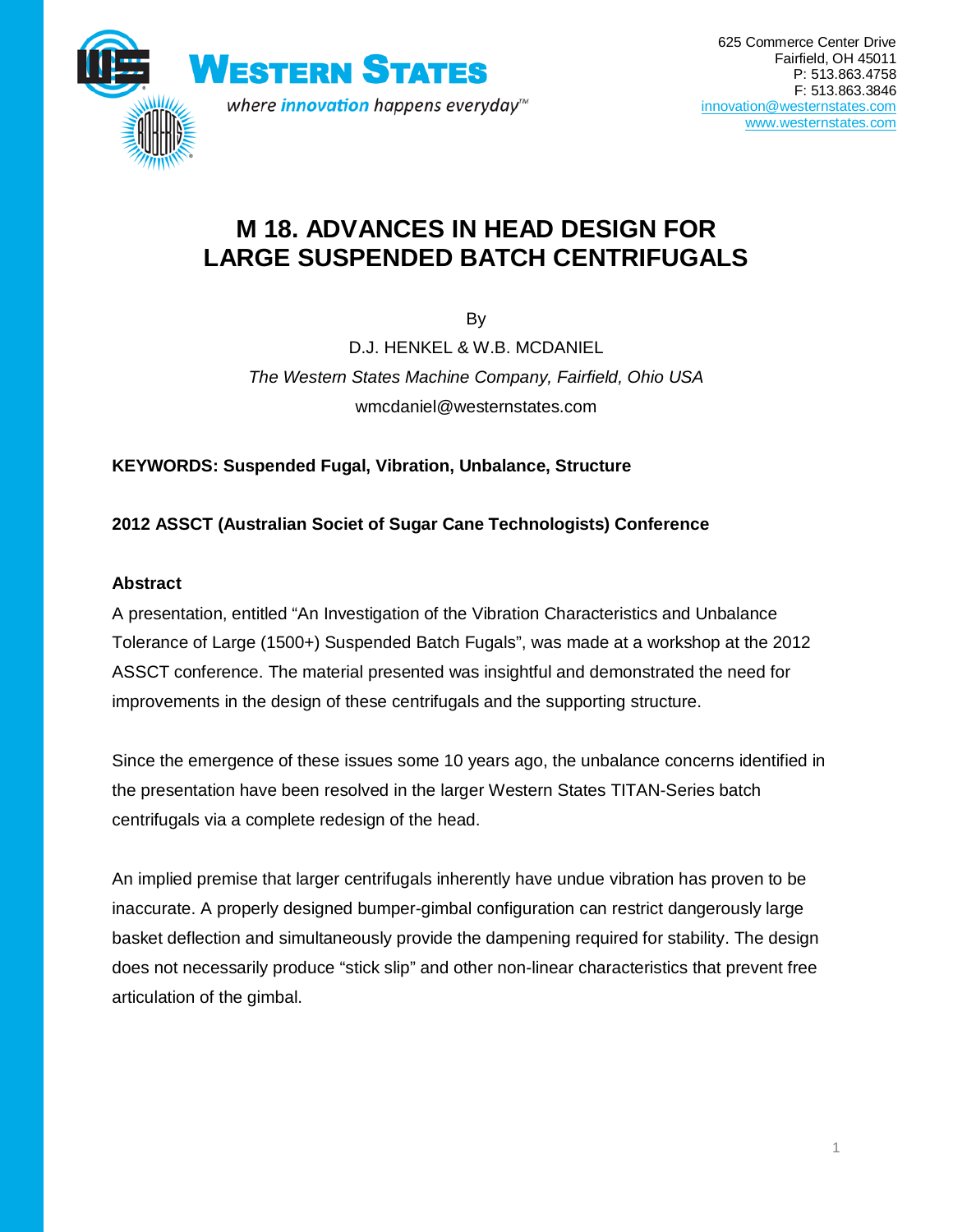M 18 Henkel and McDaniel Page 1 of 3

## **M 18. ADVANCES IN HEAD DESIGN FOR LARGE SUSPENDED BATCH CENTRIFUGALS**

By

### D.J. HENKEL & W.B. MCDANIEL

# *The Western States Machine Company, Hamilton, Ohio, USA* [wmcdaniel@westernstates.com](mailto:wmcdaniel@westernstates.com)

#### **KEYWORDS: Suspended Fugal, Vibration, Unbalance, Structure**

#### **Abstract**

A presentation, entitled "An Investigation of the Vibration Characteristics and Unbalance Tolerance of Large (1500+) Suspended Batch Fugals", was made at a workshop at the 2012 ASSCT conference. The material presented was insightful and demonstrated the need for improvements in the design of these centrifugals and the supporting structure.

Since the emergence of these issues some 10 years ago, the unbalance concerns identified in the presentation have been resolved in the larger Western States TITAN-Series batch centrifugals via a complete redesign of the head.

An implied premise that larger centrifugals inherently have undue vibration has proven to be inaccurate. A properly designed bumper-gimbal configuration can restrict dangerously large basket deflection and simultaneously provide the dampening required for stability. The design does not necessarily produce "stick slip" and other non-linear characteristics that prevent free articulation of the gimbal.

#### **Introduction**

At the 2012 ASSCT conference, a presentation by Innisfail Scientific Services (ISS) summarised a portion of a report by ISS on an investigation into centrifugal performance at a sugar mill (Cramp and Yarrow, 2012). The presentation, in particular, addressed the head bumper and gimbal design. These components are essential for acceptable vibration response to unbalanced loads and also provide stability for very large unbalances and unstable liquid loads. The presentation notes seemingly conflicting requirements to meet these goals as the basket (drum) size becomes larger.

These items were identified and addressed many years ago by the Western States Machine Company. This document describes the measures taken to remedy these items in the current Western States batch centrifugal.

The data used for the ISS presentation were obtained from two, circa 1999, Western States Model 1750 centrifugals located at Mulgrave Mill. Initial vibration problems included: trip-outs, fatigue cracking and excessive motion. These problems led to the study by ISS Consultants. In their evaluation, ISS diagnosed a resonance problem near top speed and a fix was made by strengthening the platform. No mention of this fix was stated in the presentation; however the resonance elimination is discussed in their full report. It appears all of the data presented at the conference were obtained subsequent to this platform modification. The extent of continuing problems was not clear. However, a graph of vibration severity versus unbalance raised the question as to whether or not larger centrifugals are more sensitive in terms of the allowable percentage of product unbalance.

Sometime after the ISS study, a Western States engineer visited Mulgrave Mill. He reported that they had found superior gimbal grease for the 1750 centrifugals and that no further vibration issues were reported.

The experience at Mulgrave Mill parallels a similar occurrence at Tabacal Mill in Argentina. Two Western States model 1750 centrifugals of identical design to those at Mulgrave were installed at Tabacal in 2000. The two newly installed centrifugals had severe vibration issues; so much so that their operating speed had to be limited to 900 r/min during the first season. After evaluating the issue on site, Western States determined that the machine had a resonance problem at the top spin speed. Following the campaign, the platform was rebuilt with larger beams. The improvement was dramatic and normal operation to 1050 r/min was permitted. The vibration study conducted by Western States in South America led directly to improvements now incorporated in the latest TITAN design.

#### **Discussion**

ISS in their full report raise the question:

In the course of scaling up capacity, will the bumper configuration not work, because the bumper force, required to stabilise the low-speed wobble of a heavier basket, prevents the ball-seat to articulate?

This scepticism may leave one with the impression that larger centrifugals inherently have undue vibration. However, improved designs have conclusively shown these challenges can be overcome.

Cramp and Yarrow (2012) state that a suspended centrifuge should have two main facets:

- The pendulum action should be well stabilised to avoid large displacements
- Freely gimbaled to allow orbit adjustment to accommodate uneven mass loading

However, they warn that these are conflicting requirements. As fugal size increases, the compromise setting becomes harder to achieve.

In Figure 1, ISS graphically depicts a bumper-gimbal design.



Figure 1: Schematic of fugal spherical joint (Cramp and Yarrow 2012)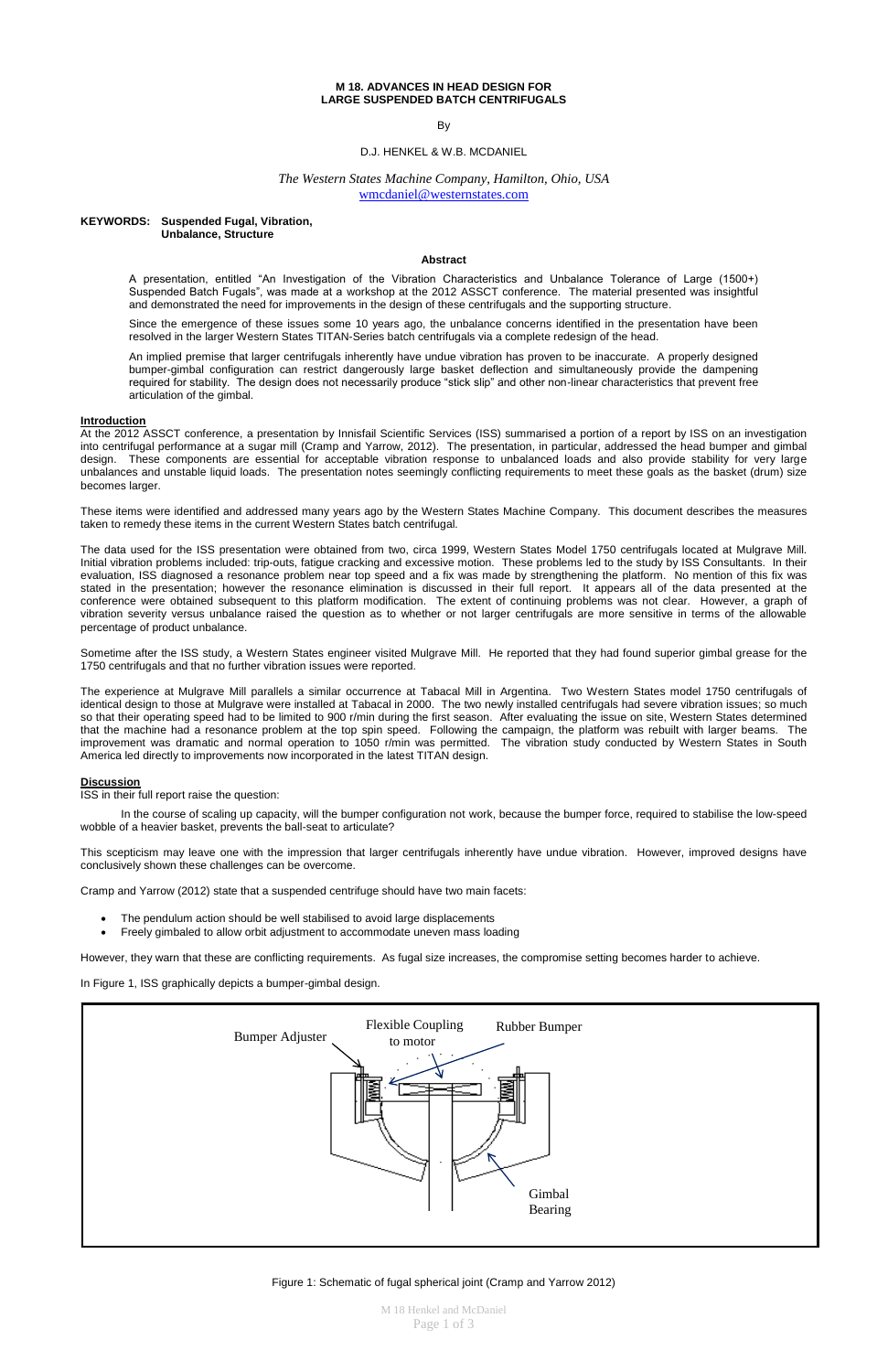M 18 Henkel and McDaniel Page 2 of 3

Figure 1 identifies two conflicting requirements that become increasingly more difficult to address in larger-size centrifugals. The bumper must stabilise the large displacement of a heavier basket, but the gimbal should freely accommodate the wobbling motion of the spindle so that the suspended centrifugal can self-balance. The presentation expounds on the non-linear nature of the bumper-gimbal design. The non-linear contrarian nature of the bumper-tightness makes the gimbal action prone to "stick-slip" seizures. Furthermore, the non-linearity itself makes proper adjustment difficult.

The conclusions of Cramp and Yarrow (2012), pertinent to this bumper-gimbal geometry were:

- 1) "The bumper tension required to stabilise the centrifugal at low speed is hindering the self-balancing gyroscopic effects."
- 2) "The grease lubrication is not ideal as it has a 'stick slip' effect."
- 3) "The design of the bumper makes its adjustment highly non-linear."

These same conclusions were identified by Western States' Engineers and led to a redesign.

The older G17 style head used at Mulgrave and Tabacal was superseded by an improved head when the TITAN-1750 was redesigned in 2003. The older G17 head design is no longer used. In the course of this redesign, particular attention was paid to the bumper and gimbal.

The presentation may leave the impression that the bumper tension is providing a hindering force that considerably impairs self-balancing. Actually, most of the unbalance is countered by the basket's inertia which opposes the out-of-balance forces.

The basic principle of self-balancing is that the spinning parts rotate about the centre of gravity when the running speed is sufficiently above the pendulum frequency. It should be emphasised that the spindle-basket is offset slightly (0.3 to 1.3 mm) when self-balancing occurs. The offset is necessary -- otherwise there is no self-balancing. For example, in the test 5 kg of unbalance creates 46 KN force, – easily sufficient to overcome the hindering resistance. The result is that approximately 95% is balanced. The remaining 5% overcomes the bumper tension that is attempting to return the basket to the true machine axis. This small portion is the oscillating force, acting ultimately on the motor base structure, creating vibration.

With proper design and adjustment, the bumper and gimbal should hinder the self-balancing by a relatively small amount. Any improvement in self-balancing yields a large reduction in vibration.

This observation led to an important design goal. Basically, any improvement in gimbal articulation results in a dramatic change in vibration. For example, going from 93% self-balance to 95% self-balance reduces the unbalanced portion from 7% to 5%. This is a 28% lowering of vibration excitation. We were able to make improvements in the hindering, thereby reducing vibration. The path to these improvements lies in the conclusions given in the presentation.

Proper damping, not critically damped by over-tightening, contributes negligibly to additional vibration away from the pendulum frequency. Vibration amplitude is greatly affected near a critical, but not at top spin speed. Figures 2 and 3 from the ISS presentation illustrate this. The vibration is nearly identical between a tight and free-gimbal condition at top spin speed, but damping influences the amplitudes at 800 r/min.



# **Fugal A Before Freeing and Greasing Gimbal Bearing**

Figure 2: Fugal A before freeing and greasing gimbal bearing (Cramp and Yarrow, 2012)

#### **Fugal A After Freeing Gimbal Bearing**



Figure 3: Fugal A after freeing gimbal bearing (Cramp and Yarrow, 2012)